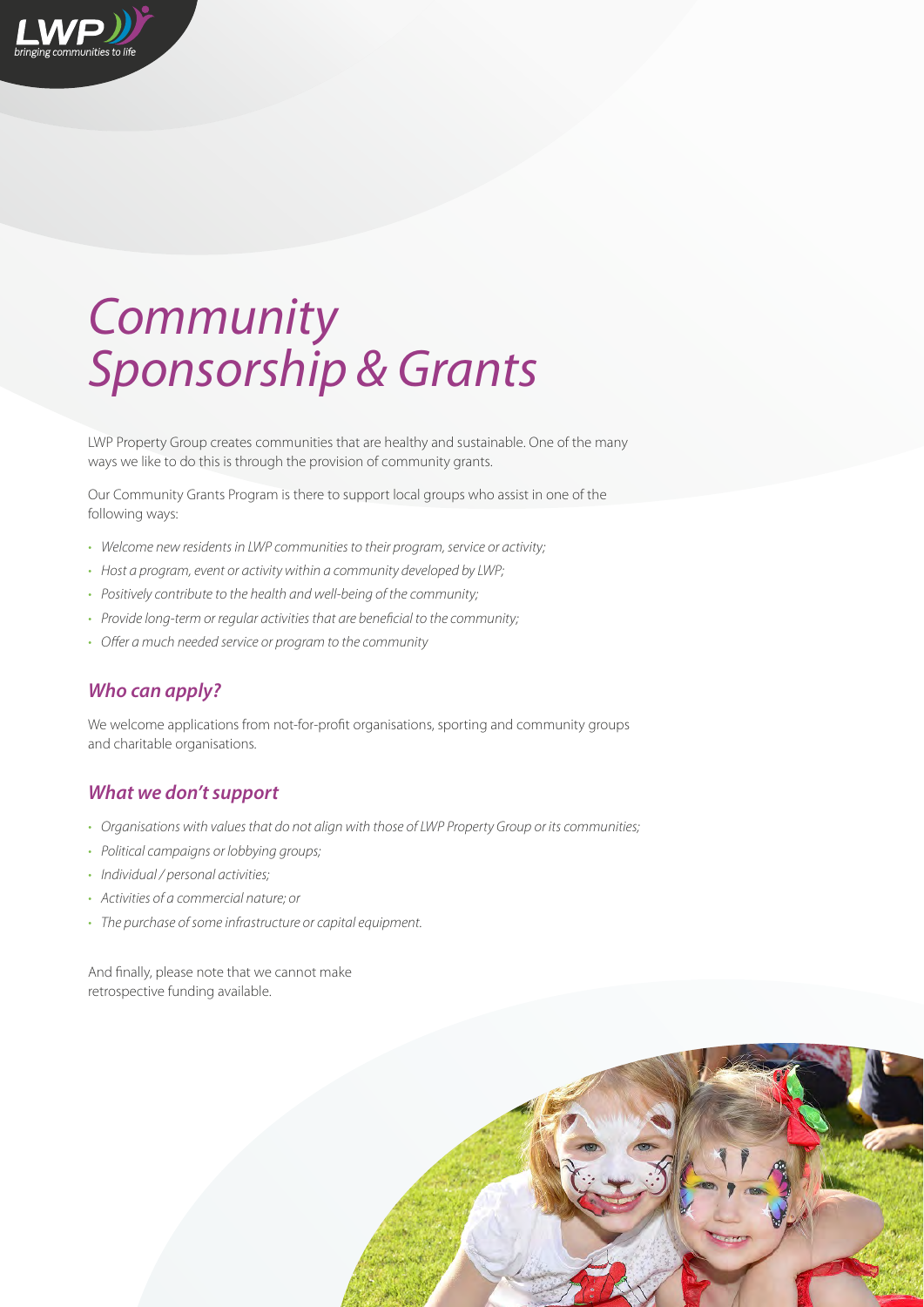# *Sponsorship Application Form*

Please select the community you are applying for funding from:

# *WA*

- Ellenbrook
- The Glades at Byford
- Trinity at Alkimos
- Oakebella at Wellard

# *NSW*

Huntlee at Branxton

## *Corporate*

LWP Property Group

#### *Other*

| $\bigcirc$ | (write name here) |
|------------|-------------------|
|            |                   |

#### Contact details of applicant (person applying on behalf of organisation):

| Full Name |                        |  |  |
|-----------|------------------------|--|--|
| Address   |                        |  |  |
| Email     |                        |  |  |
|           | Daytime contact number |  |  |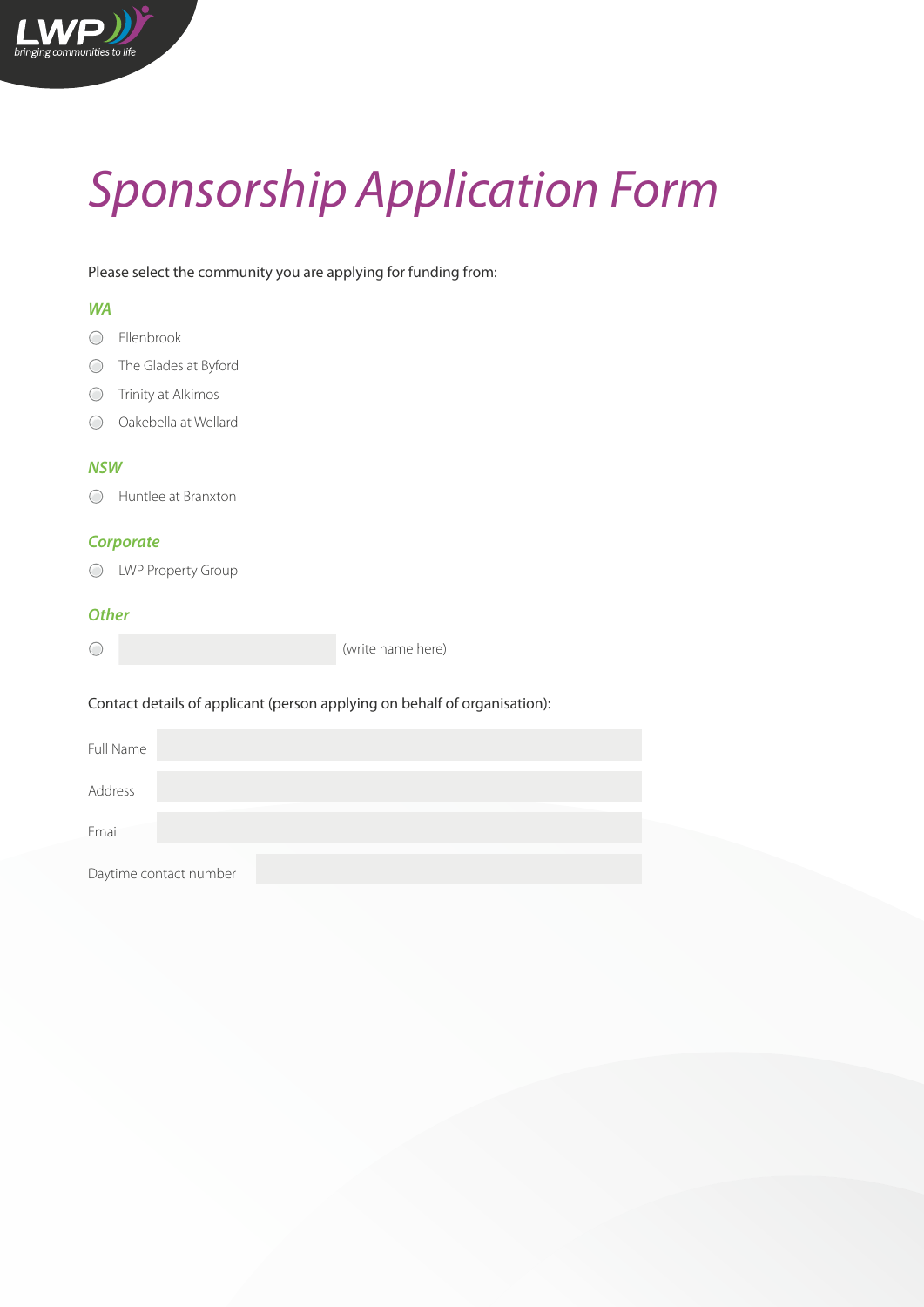

#### Organisation details:

| Name                                                                                                                     |  |  |  |  |  |  |  |
|--------------------------------------------------------------------------------------------------------------------------|--|--|--|--|--|--|--|
| <b>ABN</b>                                                                                                               |  |  |  |  |  |  |  |
| <b>Street Address</b>                                                                                                    |  |  |  |  |  |  |  |
| Postal Address                                                                                                           |  |  |  |  |  |  |  |
| Website                                                                                                                  |  |  |  |  |  |  |  |
| Is your organisation registered for GST: $\bigcirc$ Yes $\bigcirc$ No                                                    |  |  |  |  |  |  |  |
| Has your organisation applied to LWP or one of our communities in the past? $\bigcirc$ Yes<br>No<br>(                    |  |  |  |  |  |  |  |
| If yes please provide details:                                                                                           |  |  |  |  |  |  |  |
| Does your organisation receive sponsorship<br>(monetary or in-kind) from any other sources? $\bigcirc$ Yes $\bigcirc$ No |  |  |  |  |  |  |  |
| If yes please provide details:                                                                                           |  |  |  |  |  |  |  |
| Please provide a brief summary of your organisation:                                                                     |  |  |  |  |  |  |  |
| What date it commenced                                                                                                   |  |  |  |  |  |  |  |
| How many members                                                                                                         |  |  |  |  |  |  |  |

What other successful events or activities have been run?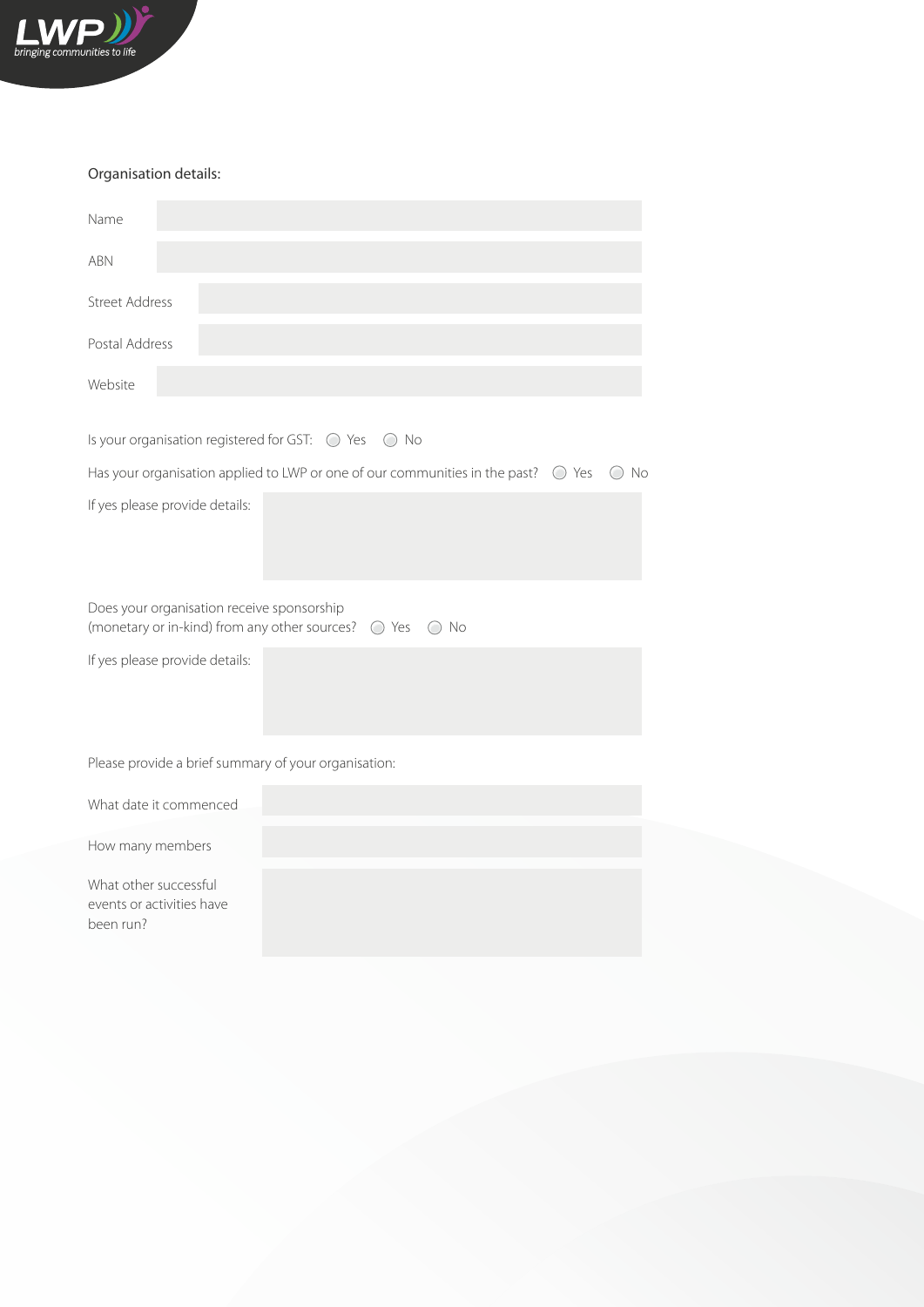

#### What are you seeking sponsorship for?

Please provide a summary of your project/event/group:

What is the value of the sponsorship you are seeking (maximum \$500)?

(LWP offer sponsorships up to \$500, and cannot always award your requested amount, so please consider carefully.)

Provide a full budget breakdown for your application, detailing how all sponsorship funds (including any from LWP) will be spent:

How will this project benefit the chosen community and the local area?

Consider the benefit to the local community not just now but also in the long term.

#### Who will this activity/club or event benefit?

Please provide details of the ages and demographic types of people who will enjoy what your organisation is proposing: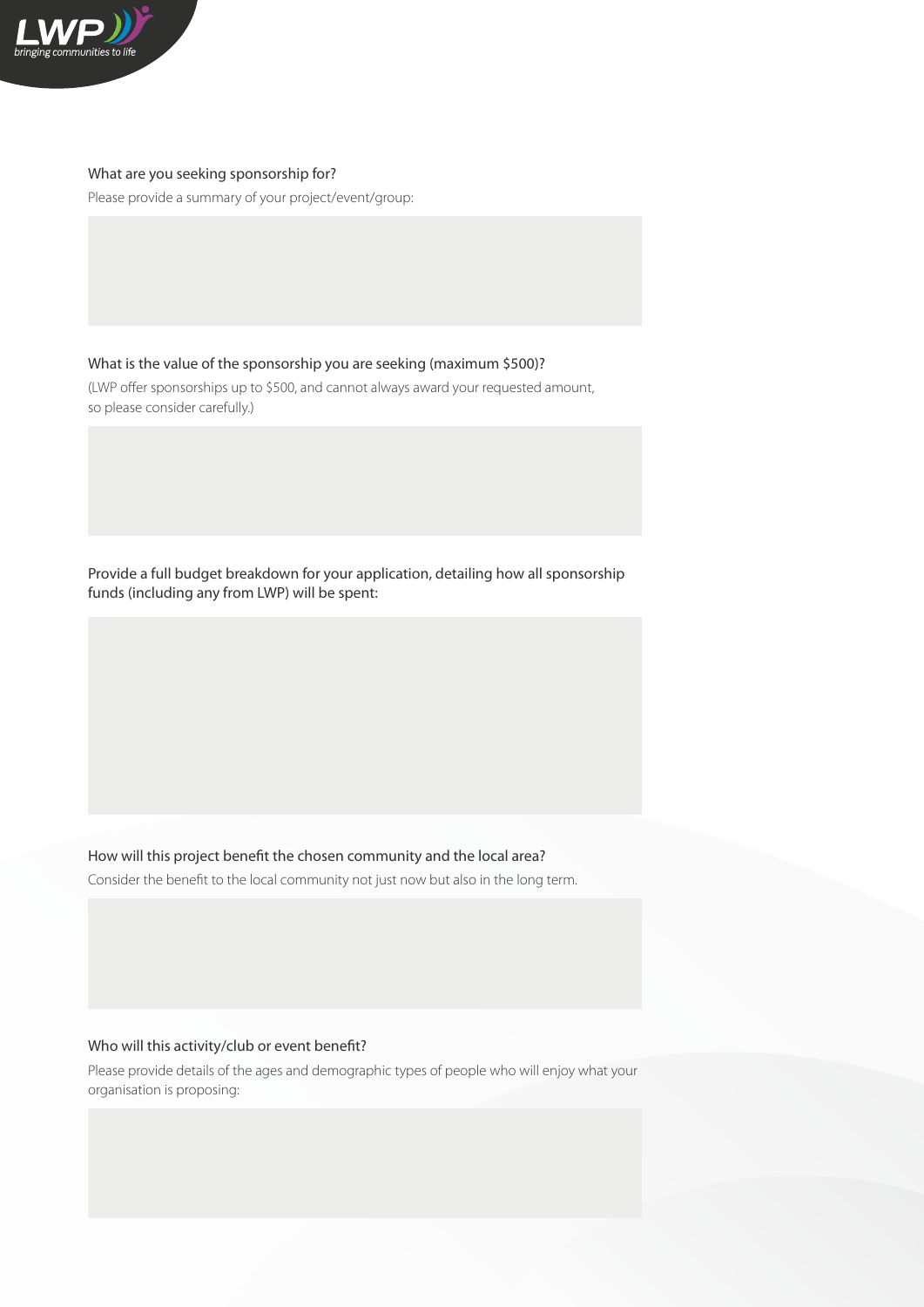

#### What recognition will the LWP community or LWP Property Group receive in support of their funding?

Examples include:

- The LWP community or logo being placed on all promotional material,
- • Acknowledgement of support on the day (if a one-off event)
- • Acknowledgement in local media coverage,
- • Attendance or speaking opportunities at your event,
- Presentation nights or naming rights to your program or event.

Please include any further supporting documentation that you feel may assist your application: